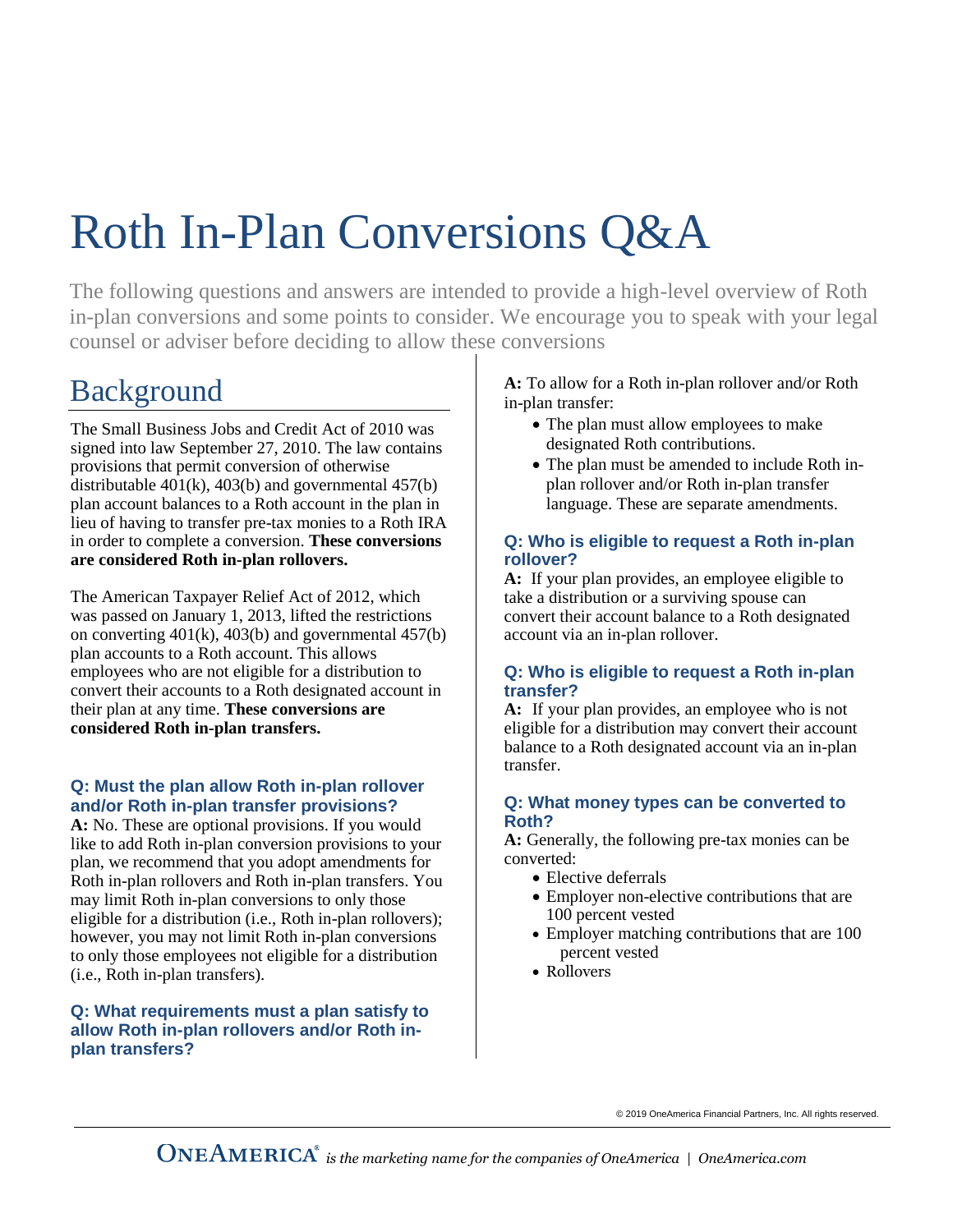#### **Q: Are there any pre-tax monies that cannot be converted to Roth?**

**A:** Pre-tax monies that are not eligible for rollover cannot be converted. Examples include:

- Non-vested employer contributions
- Required minimum distributions (RMDs)
- Hardship distributions
- Any of a series of substantially equal periodic distributions paid at least once a year over:
	- o The employee's lifetime or life expectancy
	- o The employee and their beneficiary's lifetimes or life expectancies
	- o A period of 10 or more years
- Excess contributions, excess deferrals, excess annual additions or other corrective distributions, and any income on these amounts
- A loan treated as a distribution because it didn't satisfy all of the loan requirements under Code section 72(p) at the time the loan was made or later, unless the employee's accrued benefits are reduced (offset) to repay the loan
- Dividends on employer securities
- Cost of life insurance coverage

#### **Q: Why would an employee want to request a Roth in-plan conversion?**

**A:** Qualified Roth distributions, including earnings, are tax- free. An employee who expects to be in a higher tax bracket when they retire can pay taxes on the converted amount now at their current rate and not owe additional taxes on qualified Roth distributions made after they retire.

# **Q: What should an employee consider before converting their eligible account balance?**

**A:** Employees should consider whether they:

- Are prepared to pay the tax liability attributable to the converted amounts
- Are willing to accept the risk of converted monies being out of the market (un-invested) for one day
- Understand that only fully vested eligible funds are eligible for conversion
- Understand that if they convert less than 100% of a source (if recordkeeping platform allows), funds will be withdrawn from investments on a prorata basis
- Will be able to leave the converted monies in the plan until the qualified Roth distribution requirements are satisfied so they can avoid having to pay the taxes on a distribution of Roth earnings

• Understand that in-plan conversion requests will not change current salary deferral arrangements or investment elections

Further, employees must understand the following:

- Normally there is a 10 percent penalty on distributions made before the employee turns age 59½. This penalty is waived for monies that are converted to Roth. However, there is a recapture tax of 10 percent on any distribution of funds converted via an in-plan conversion that are made before five years have elapsed postconversion
- Each in-plan conversion requires separate tracking of the five-year period associated with the recapture tax mentioned above even if the employee has already made deferrals in the plan at the time of conversion
- Roth conversion amounts may be included in the calculation to determine the maximum loan amount they may request from the plan, but may not be withdrawn as part of a loan distribution
- Outstanding loan balances cannot be converted to Roth
- Unless an employee is eligible for a distribution and requests a second distribution for tax withholding that is enough to cover the related tax liability for the Roth in-plan conversion, they may owe estimated taxes on the conversion amount and may incur an underpayment penalty
- Employees should be encouraged to speak with their financial advisor prior to requesting a Roth in-plan conversion

## **Q: How does an employee request a Roth inplan conversion?**

**A:** A specific Roth In-Plan Conversion request form is available upon request from your plan services consultant.

© 2019 OneAmerica Financial Partners, Inc. All rights reserved.